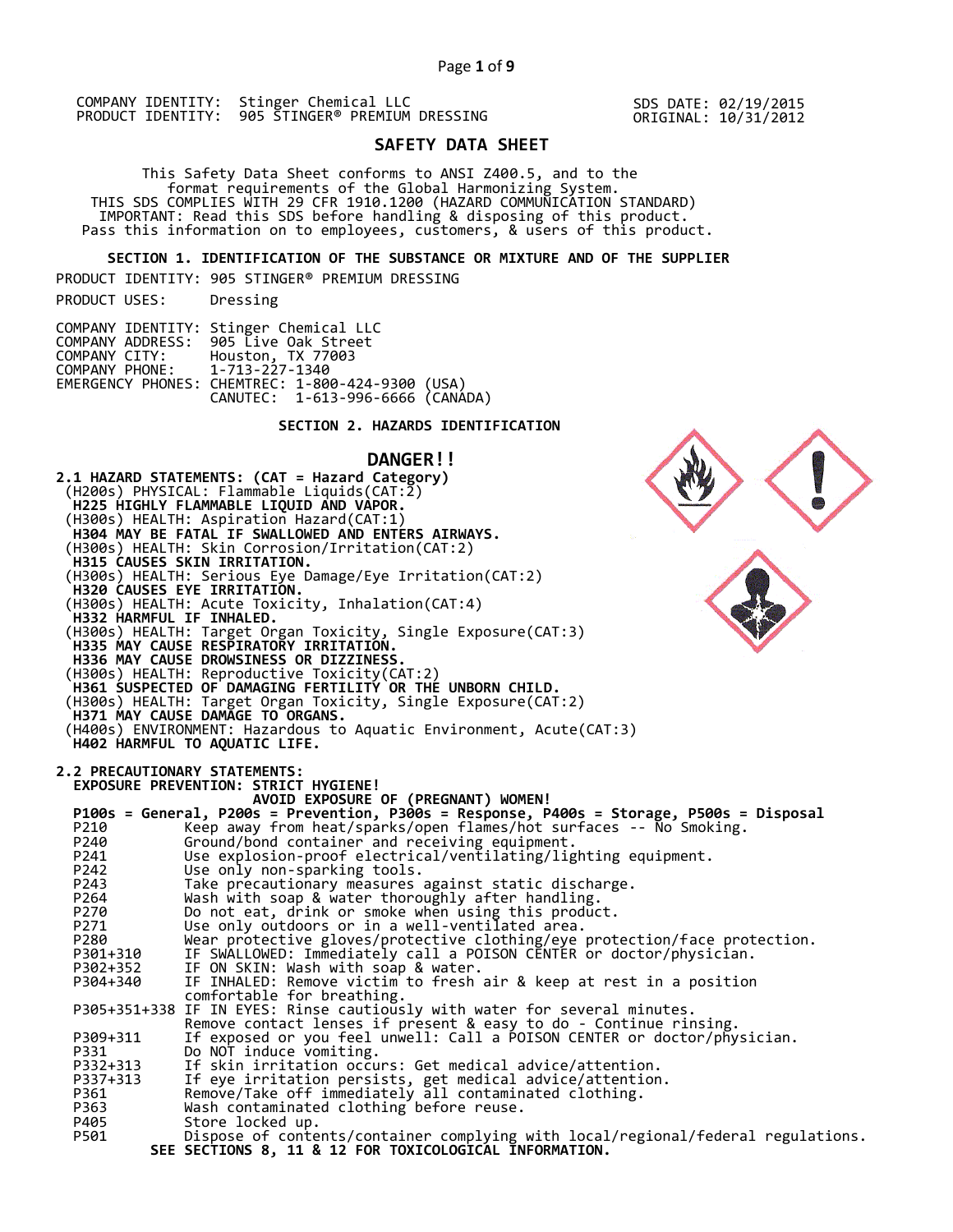SDS DATE: 02/19/2015 ORIGINAL: 10/31/2012

# **SECTION 3. COMPOSITION/INFORMATION ON INGREDIENTS**

| <b>MATERIAL</b>         | CAS#           | <b>EINECS#</b> | WT %        |
|-------------------------|----------------|----------------|-------------|
| Light Aliphatic Naphtha | *64742-89-8    |                | 40-80       |
| Polydimethylsiloxane    | 63148-62-9     |                | 20-40       |
| Toluene                 | $108 - 88 - 3$ | 203-625-9      | <b>A</b> -5 |

The specific chemical component identities and/or the exact component percentages of this material may be withheld as trade secrets. This information is made available to health professionals, employees, and designated representatives in accordance with the applicable provisions of 29 CFR 1910.1200̄ (I)(1).  $\overline{\phantom{a}}$ 

TRACE COMPONENTS: Trace ingredients (if any) are present in < 1% concentration, (< 0.1% for potential carcinogens, reproductive toxins, respiratory tract mutagens, and sensitizers). None of the trace ingredients contribute significant additional hazards at the concentrations that may be present in this product. All pertinent hazard information has been provided in this document, per the requirements of the Federal Occupational Safety and Health Administration Standard (29 CFR 1910.1200), U.S. State equivalents, and Canadian Hazardous Materials Identification System Standard (CPR 4).

#### **SECTION 4. FIRST AID MEASURES**

4.1 MOST IMPORTANT SYMPTOMS/EFFECTS, ACUTE & CHRONIC: See Section 11 for symptoms/effects, acute & chronic.

4.2 GENERAL ADVICE:

 First Aid responders should pay attention to self-protection and use the recommended protective clothing (chemical resistant gloves, splash protection). If potential for exposure exists, refer to Section 8 for specific personal protective equipment.

4.3 EYE CONTACT:

 If this product enters the eyes, check for and remove any contact lenses. Open eyes while under gently running water. Use sufficient force to open eyelids. "Roll" eyes to expose more surface. <u>Minimum</u> flushing is for 15 minutes. Seek immediate medical attention.

4.4 SKIN CONTACT:

 If the product contaminates the skin, immediately begin decontamination with running water. <u>Minimum</u> flushing is for 15 minutes. Remove contaminated clothing, taking care not to contaminate eyes. If skin becomes irritated and irritation persists, medical attention may be necessary. Wash contaminated clothing before reuse, discard contaminated shoes.

4.5 INHALATION:

 After high vapor exposure, remove to fresh air. If breathing is difficult, give oxygen. If breathing has stopped, trained personnel should immediately begin artificial respiration. If the heart has stopped, trained personnel should immediately begin cardiopulmonary resuscitation (CPR). Seek immediate medical attention.

4.6 SWALLOWING:

 If swallowed, CALL PHYSICIAN OR POISON CONTROL CENTER FOR MOST CURRENT INFORMATION. If professional advice is not available, give two glasses of water to drink. DO NOT INDUCE VOMITING. Never induce vomiting or give liquids to someone who is unconscious, having convulsions, or unable to swallow. Seek immediate medical attention.

4.7 RESCUERS: Victims of chemical exposure must be taken for medical attention. Rescuers should be taken for medical attention, if necessary. Take a copy of label and SDS to physician or health professional with victim.

4.8 NOTES TO PHYSICIAN:

 There is no specific antidote. Treatment of overexposure should be directed at the control of symptoms and the clinical condition of the patient. Any material aspirated during vomiting may cause lung injury. Therefore, emesis should not be induced mechanically or pharmacologically. If it is considered necessary to evacuate the stomach contents, this should be done by means least likely to cause aspiration (such as: Gastric lavage after endotracheal intubation).

# **SECTION 5. FIRE FIGHTING MEASURES**

5.1 FIRE & EXPLOSION PREVENTIVE MEASURES: NO open flames, NO sparks, & NO smoking. Use a closed system, ventilation, explosion-proof electrical equipment, lighting. Do NOT use compressed air for filling, discharging, or handling.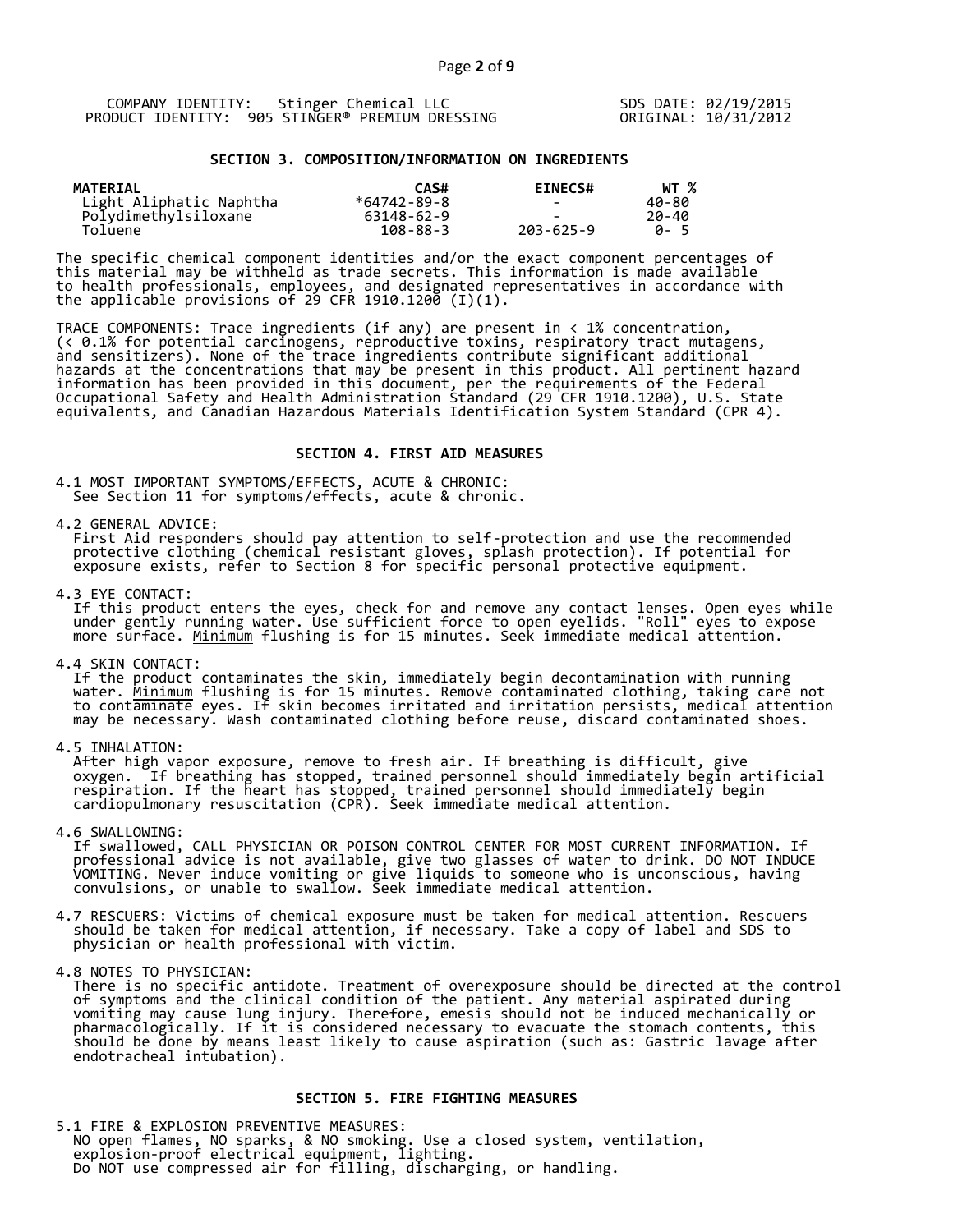SDS DATE:02/19/2015 ORIGINAL: 10/31/2012

# **SECTION 5. FIRE FIGHTING MEASURES (CONTINUED)**

- 5.2 SUITABLE (& UNSUITABLE) EXTINGUISHING MEDIA: Use dry powder, AFFF, foam, carbon dioxide.
- 5.3 SPECIAL PROTECTIVE EQUIPMENT & PRECAUTIONS FOR FIRE FIGHTERS: Water spray may be ineffective on fire but can protect fire-fighters & cool closed containers. Use fog nozzles if water is used. Do not enter confined fire-space without full bunker gear. (Helmet with face shield, bunker coats, gloves & rubber boots).
- 5.4 SPECIFIC HAZARDS OF CHEMICAL & HAZARDOUS COMBUSTION PRODUCTS: EXTREMELY FLAMMABLE!! VAPORS CAN CAUSE FLASH FIRE Isolate from oxidizers, heat, sparks, electric equipment & open flame. Closed containers may explode if exposed to extreme heat. Applying to hot surfaces requires special precautions. Empty container very hazardous! Continue all label precautions!

# **SECTION 6. ACCIDENTAL RELEASE MEASURES**

- 6.1 SPILL AND LEAK RESPONSE AND ENVIRONMENTAL PRECAUTIONS: Uncontrolled releases should be responded to by trained personnel using pre-planned procedures. No action shall be taken involving personal risk without suitable training. Keep unnecessary and unprotected personnel from entering spill area. Do not touch or walk through material. Avoid breathing vapor or mist. Provide adequate ventilation. Proper protective equipment should be used. In case of a spill, clear the affected area, protect people, and respond with trained personnel. ELIMINATE all ignition sources (no smoking, flares, sparks, or flames in immediate area).
- 6.2 PERSONAL PRECAUTIONS, PROTECTIVE EQUIPMENT, EMERGENCY PROCEDURES: The proper personal protective equipment for incidental releases (such as: 1 Liter of the product released in a well-ventilated area), use impermeable gloves, they should be Level B: **triple-gloves (rubber gloves and nitrile gloves over latex gloves), chemical resistant suit and boots, hard-hat, and Self-Contained Breathing Apparatus** specific for the material handled, goggles, face shield, and appropriate body protection. In the event of a large release, use impermeable gloves, specific for the material handled, chemically resistant suit and boots, and hard hat, and Self-Contained Breathing Apparatus or respirator.

 Personal protective equipment are required wherever engineering controls are not adequate or conditions for potential exposure exist. Select NIOSH/MSHA approved based on actual or potential airborne concentrations in accordance with latest OSHA and/or ANSI recommendations.

6.3 ENVIRONMENTAL PRECAUTIONS:

 Stop spill at source. Construct temporary dikes of dirt, sand, or any appropriate readily available material to prevent spreading of the material. Close or cap valves and/or block or plug hole in leaking container and transfer to another container. Keep from entering storm sewers and ditches which lead to waterways, and if necessary, call the local fire or police department for immediate emergency assistance.

- 6.4 METHODS AND MATERIAL FOR CONTAINMENT & CLEAN-UP: Absorb spilled liquid with polypads or other suitable absorbent materials. If necessary, neutralize using suitable buffering material, (acid with soda ash or base with phosphoric acid), and test area with litmus paper to confirm neutralization. Clean up with non-combustible absorbent (such as: sand, soil, and so on). Shovel up and place all spill residue in suitable containers. dispose of at an appropriate waste disposal facility according to current applicable laws and regulations and product characteristics at time of disposal (see Section 13 - Disposal Considerations).
- 6.5 NOTIFICATION PROCEDURES:

 In the event of a spill or accidental release, notify relevant authorities in accordance with all applicable regulations. US regulations require reporting release of this material to the environment which exceed the applicable reportable quantity or oil spills which could reach any waterway including intermittent dry creeks. The National Response Center can be reached at (800)424-8802.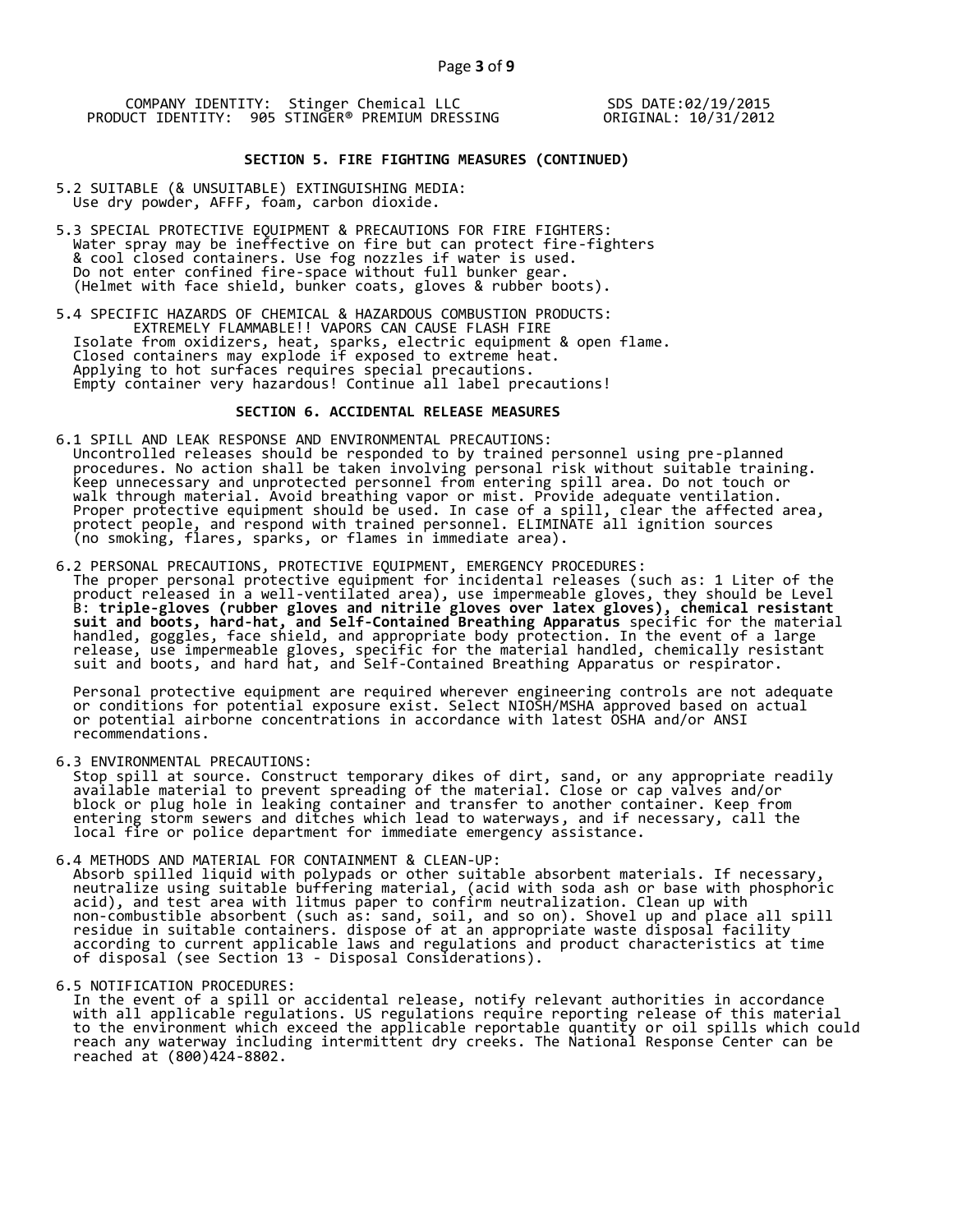SDS DATE:02/19/2015 ORIGINAL: 10/31/2012

# **SECTION 7. HANDLING AND STORAGE**

 Isolate from oxidizers, heat, sparks, electric equipment & open flame. Use only with adequate ventilation. Avoid breathing of vapor or spray mist. Avoid contact with skin & eyes. Consult Safety Equipment Supplier. Wear goggles, face shield, gloves, apron & footwear impervious to material. Wash clothing before reuse. Avoid free fall of liquid. Ground containers when transferring. Do not flame cut, saw, drill, braze, or weld. Empty container very hazardous! Continue all label precautions! 7.1 PRECAUTIONS FOR SAFE HANDLING:

7.2 CONDITIONS FOR SAFE STORAGE, INCLUDING ANY INCOMPATIBILITIES: Vapors may ignite explosively & spread long distances. Prevent vapor buildup. Put out pilot lights & turn off heaters, electric equipment & other ignition sources during use & until all vapors are gone. Keep in fireproof surroundings. Keep separated from strong oxidants. Do not store above 49 C/120 F. Keep container tightly closed & upright when not in use to prevent leakage.

7.3 NONBULK: CONTAINERS:

 Store containers in a cool, dry location, away from direct sunlight, sources of intense heat, or where freezing is possible. Material should be stored in secondary containers or in a diked area, as appropriate. Store containers away from incompatible chemicals (see Section 10, Stability and Reactivity). Post warning and "NO SMOKING" signs in storage and use areas, as appropriate. Empty containers should be handled with care. Never store food, feed, or drinking water in containers which held this product.

7.4 BULK CONTAINERS:

 All tanks and pipelines which contain this material must be labeled. Perform routine maintenance on tanks or pipelines which contain this product. Report all leaks immediately to the proper personnel.

7.5 TANK CAR SHIPMENTS:

 Tank cars carrying this product should be loaded and unloaded in strict accordance with tank-car manufacturer's recommendation and all established on-site safety procedures. Appropriate personal protective equipment must be used (see Section 8, Engineering Controls and Personal Protective Equipment.). All loading and unloading equipment must be inspected, prior to each use. Loading and unloading operations must be attended, at all times. Tank cars must be level, brakes must be set or wheels must be locked or blocked prior to loading or unloading. Tank car (for loading) or storage tanks (for unloading) must be verified to be correct for receiving this product and be properly prepared, prior to starting the transfer operations. Hoses must be verified to be in the correct positions, before starting transfer operations. A sample (if required) must be taken and verified (if required) prior to starting transfer operations. All lines must be blown-down and purged before disconnecting them from the tank car or vessel.

7.6 PROTECTIVE PRACTICES DURING MAINTENANCE OF CONTAMINATED EQUIPMENT: Follow practices indicated in Section 6 (Accidental Release Measures). Make certain application equipment is locked and tagged-out safely. Always use this product in areas where adequate ventilation is provided. Collect all rinsates and dispose of according to applicable Federal, State, Provincial, or local procedures.

7.7 EMPTY CONTAINER WARNING:

 Empty containers may contain residue and can be dangerous. Do not attempt to refill or clean containers without proper instructions. Empty drums should be completely drained and safely stored until appropriately reconditioned or disposed. Empty containers should be taken for recycling, recovery, or disposal through suitably qualified or licensed contractor and in accordance with governmental regulations. **DO NOT PRESSURIZE, CUT, WELD, BRAZE, SOLDER, DRILL, GRIND, OR EXPOSE SUCH CONTAINERS TO HEAT, FLAME, SPARKS, STATIC ELECTRICITY, OR OTHER SOURCES OF IGNITION. THEY MAY BURST AND CAUSE INJURY OR DEATH.**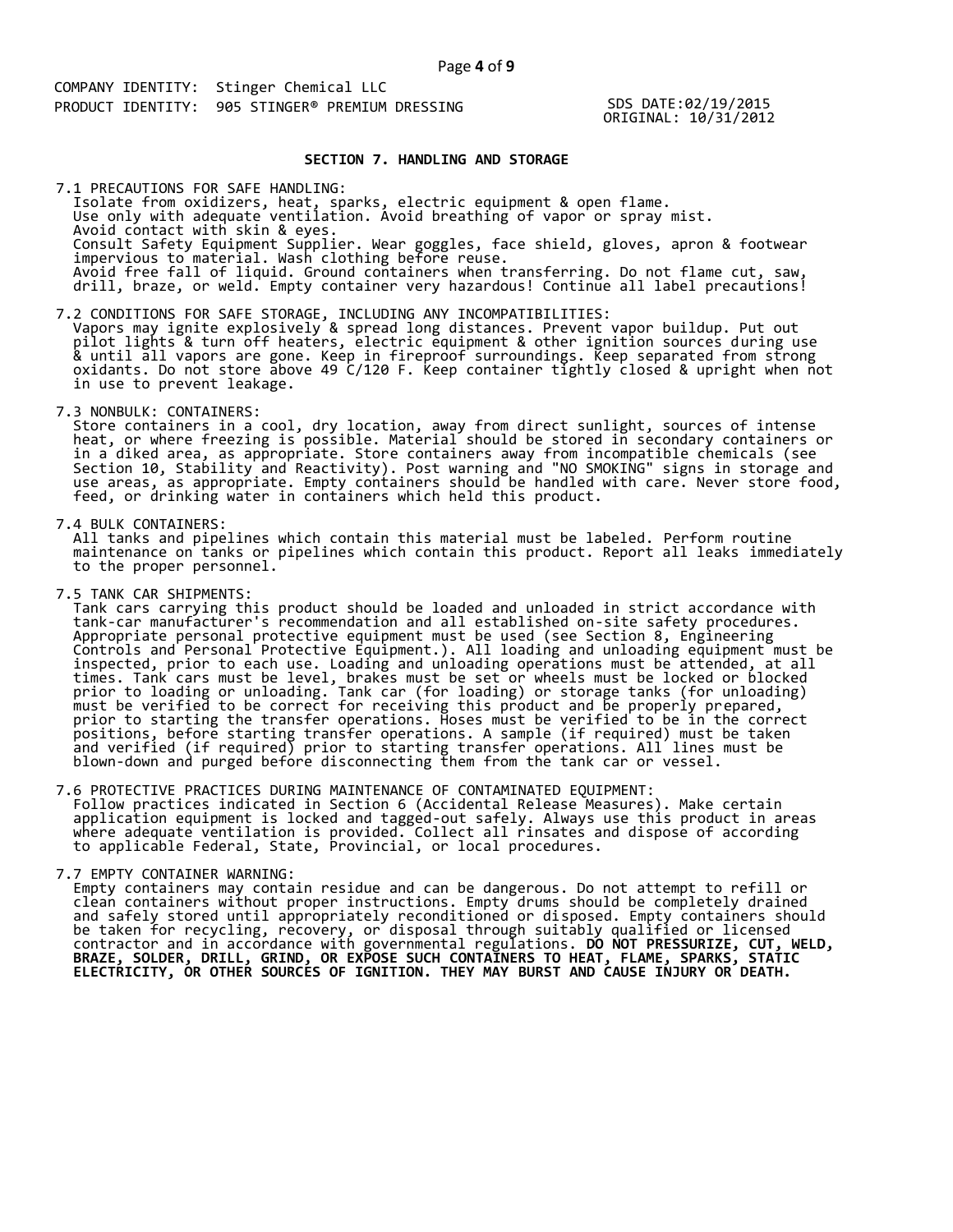SDS DATE: 02/19/2015 ORIGINAL: 10/31/2012

# **SECTION 8. EXPOSURE CONTROLS/PERSONAL PROTECTION**

# **8.1 EXPOSURE LIMITS:**

| <b>MATERIAL</b>            | CAS#              | <b>EINECS#</b>                                  | TWA (OSHA)                      | TLV (ACGIH)                     |
|----------------------------|-------------------|-------------------------------------------------|---------------------------------|---------------------------------|
| Light Aliphatic Naphtha    | $*64742 - 89 - 8$ |                                                 | 500 ppm                         | 300 ppm                         |
| Polydimethylsiloxane       | 63148-62-9        |                                                 | None Known                      | None Known                      |
| Toluene                    | $108 - 88 - 3$    | 203-625-9                                       | None Known                      | 50 ppm A4                       |
| <b>MATERIAL</b><br>Toluene | CAS#              | <b>EINECS#</b><br>108-88-3 203-625-9 None Known | <b>CEILING STEL(OSHA/ACGIH)</b> | <b>HAP</b><br>None Known<br>Yes |

 In addition, using manufacturers' data, based on EPA Method 311, the following EPA Hazardous Air Pollutants may be present in trace amounts (less than 0.1%): Benzene, Mixed Xylenes, Ethylbenzene

#### **8.2 APPROPRIATE ENGINEERING CONTROLS:**

# RESPIRATORY EXPOSURE CONTROLS

 Airborne concentrations should be kept to lowest levels possible. If vapor, dust or mist is generated and the occupational exposure limit of the product, or any component of the product, is exceeded, use appropriate NIOSH or MSHA approved air purifying or air-supplied respirator authorized in 29 CFR 1910.134, European Standard EN 149, or applicable State regulations, after determining the airborne concentration of the contaminant. Air supplied respirators should always be worn when airborne concentration of the contaminant or oxygen content is unknown. Maintain airborne contaminant concentrations below exposure limits. If adequate ventilation is not available or there is potential for airborne exposure above the exposure limits, a respirator may be worn up to the respirator exposure limitations, check with respirator equipment manufacturer's recommendations/limitations. For particulates, a particulate respirator (NIOSH Type N95 or better filters) may be worn. If oil particles (such as: lubricants, cutting fluids, glycerine, and so on) are present, use a NIOSH Type R or P filter. For a higher level of protection, use positive pressure supplied air respiration protection or Self-Contained Breathing Apparatus or if oxygen levels are below 19.5% or are unknown.

 EMERGENCY OR PLANNED ENTRY INTO UNKNOWN CONCENTRATIONS OR IDLH CONDITIONS Positive pressure, full-face piece Self-Contained Breathing Apparatus; or positive pressure, full-face piece Self-Contained Breathing Apparatus with an auxilliary positive pressure Self-Contained Breathing Apparatus.

VENTILATION<br>LOCAL EXHAUST: Necessary MECHANICAL (GENERAL): Necessary SPECIAL: None OTHER: None Please refer to ACGIH document, "Industrial Ventilation, A Manual of Recommended Practices", most recent edition, for details.

# **8.3 INDIVIDUAL PROTECTION MEASURES, SUCH AS PERSONAL PROTECTIVE EQUIPMENT:**

#### EYE PROTECTION:

 Safety eyewear complying with an approved standard should be used when a risk assessment indicates this is necessary to avoid exposure to liquid splashes, mists or dusts. If contact is possible, chemical splash goggles should be worn, when a higher degree of protection is necessary, use splash goggles or safety glasses. Face-shields are recommended when the operation can generate splashes, sprays or mists.

#### HAND PROTECTION:

 Use gloves chemically resistant to this material. Glove must be inspected prior to use. Preferred examples: Butyl rubber, Chlorinated Polyethylene, Polyethylene, Ethyl vinyl alcohol laminate ("EVAL"), Polyvinyl alcohol ("PVA"). Examples of acceptable glove barrier materials include: Natural rubber ("latex"), Neoprene, Nitrile/butadiene rubber ("nitrile") or ("NBR"), Polyvinyl chloride ("PVC") or "vinyl"), Viton. Chemical-resistant, impervious gloves complying with an approved standard should be worn at all times when handling chemical products if a risk assessment indicates this is necessary. Considering the parameters specified by the glove manufacturer, check during use that the gloves are still retaining their protective properties. It should be noted that the time to breakthrough for any glove material may be different for different glove manufacturers. In the case of mixtures, consisting of several substances, the protection time of the gloves cannot be accurately estimated. Use proper glove removal technique (without touching glove's outer surface) to avoid skin contact with this product. Dispose of contaminated gloves after use in accordance with applicable laws and good practices. Wash and dry hands.

#### BODY PROTECTION:

 Use body protection appropriate for task. Cover-all, rubber aprons, or chemical protective clothing made from impervious materials are generally acceptable, depending on the task.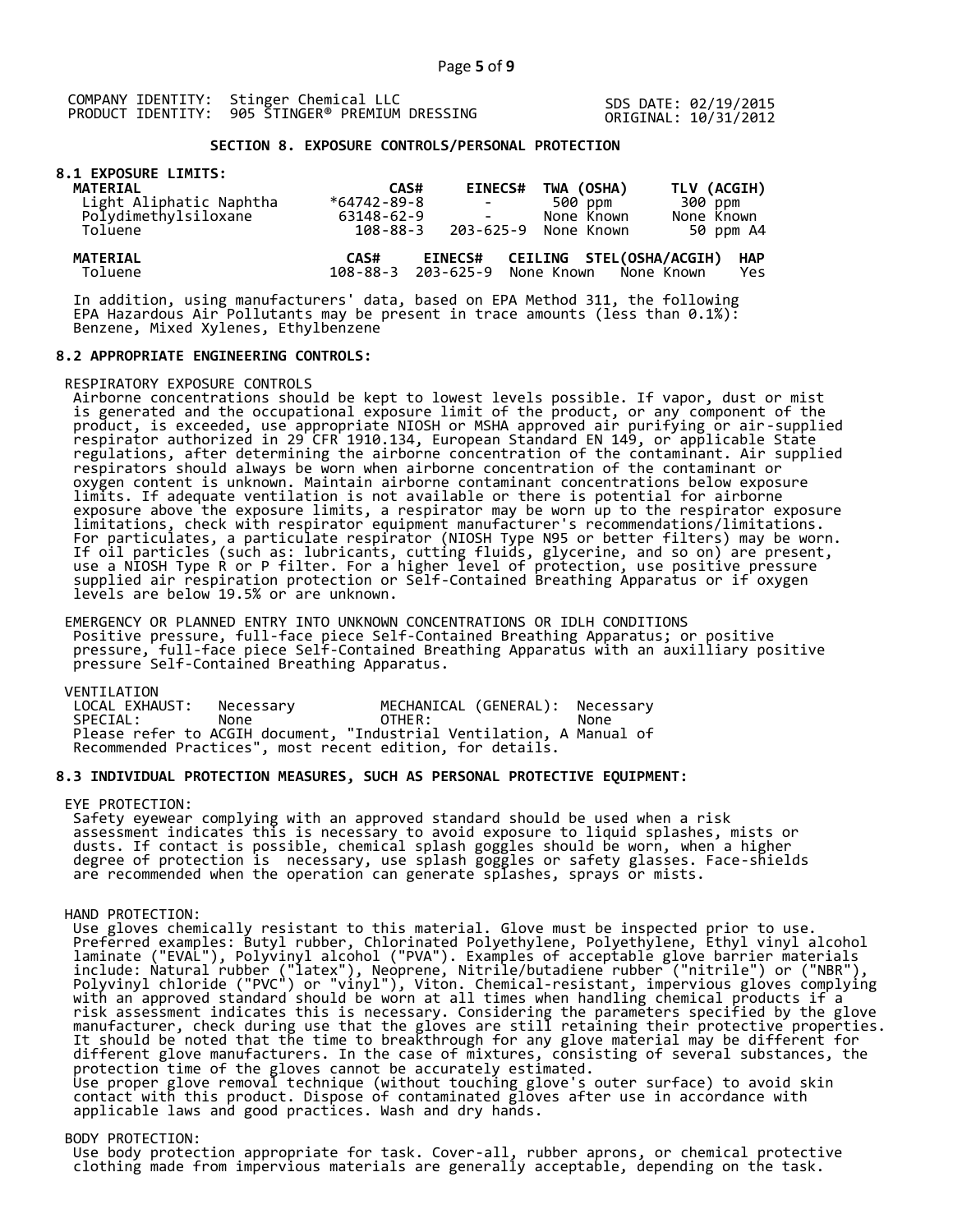SDS DATE: 02/19/2015 ORIGINAL: 10/31/2012

#### **SECTION 8. EXPOSURE CONTROLS/PERSONAL PROTECTION (CONTINUED)**

WORK & HYGIENIC PRACTICES:

 Wash hands, forearms and face thoroughly after handling chemical products, before eating, smoking and using toilet facilities and at the end of the working period. Provide readily accessible eye wash stations & safety showers. Remove clothing that becomes contaminated. Destroy contaminated leather articles. Launder or discard contaminated clothing.

# **SECTION 9. PHYSICAL & CHEMICAL PROPERTIES**

APPEARANCE: ODOR:<br>ODOR THRESHOLD: Liquid, Blue Watermelon<br>Not Available ODOR THRESHOLD: Not Available pH (Neutrality): Not Available is a set of  $\mathbb N$ MELTING POINT/FREEZING POINT: Not Available  $8888122* C / 192192252* F (*=End Point)  
-6 C / 20 F (TCC)$ FLASH POINT (TEST METHOD): -6 C / 20 F (TCC) EVAPORATION RATE (n-Butyl Acetate=1): Not Applicable FLAMMABILITY CLASSIFICATION: Class I B LOWER FLAMMABLE LIMIT IN AIR (% by vol): 1.2 UPPER FLAMMABLE LIMIT IN AIR (% by vol): Not Available VAPOR PRESSURE (mm of Hg)@20 C 34.0 VAPOR DENSITY (air=1): 3.4 GRAVITY @ 68/68 F / 20/20 C: DENSITY: 0.808 SPECIFIC GRAVITY (Water=1): 0.809 POUNDS/GALLON: 6.741 WATER SOLUBILITY: Negligible PARTITION COEFFICIENT (n-Octane/Water): Not Available AUTO IGNITION TEMPERATURE: 290 C / 555 F DECOMPOSITION TEMPERATURE: Not Available TOTAL VOC'S (TVOC)\*: 70.0 Vol% / 515.2 g/L / 4.2 Lbs/Gal NONEXEMPT VOC'S (CVOC)\*: 70.0 Vol% / 515.2 g/L / 4.2 Lbs/Gal HAZARDOUS AIR POLLUTANTS (HAPS): 3.5 Wt% / 29.8 g/L / .2 Lbs/Gal NONEXEMPT VOC PARTIAL PRESSURE (mm of Hg @ 20 C) 0.0 VISCOSITY @ 20 C (ASTM D445): Not Available \* Using CARB (California Air Resources Board Rules).

# **SECTION 10. STABILITY & REACTIVITY**

10.1 REACTIVITY & CHEMICAL STABILITY: Stable under normal conditions, no hazardous reactions when kept from incompatibles.

10.2 POSSIBILITY OF HAZARDOUS REACTIONS & CONDITIONS TO AVOID: Isolate from oxidizers, heat, sparks, electric equipment & open flame.

10.3 INCOMPATIBLE MATERIALS: Reacts violently with strong oxidants, causing fire & explosion hazard. Attacks many plastics, coatings.

10.4 HAZARDOUS DECOMPOSITION PRODUCTS: Carbon Monoxide, Carbon Dioxide, Silicon Dioxide from burning.

10.5 HAZARDOUS POLYMERIZATION: Will not occur.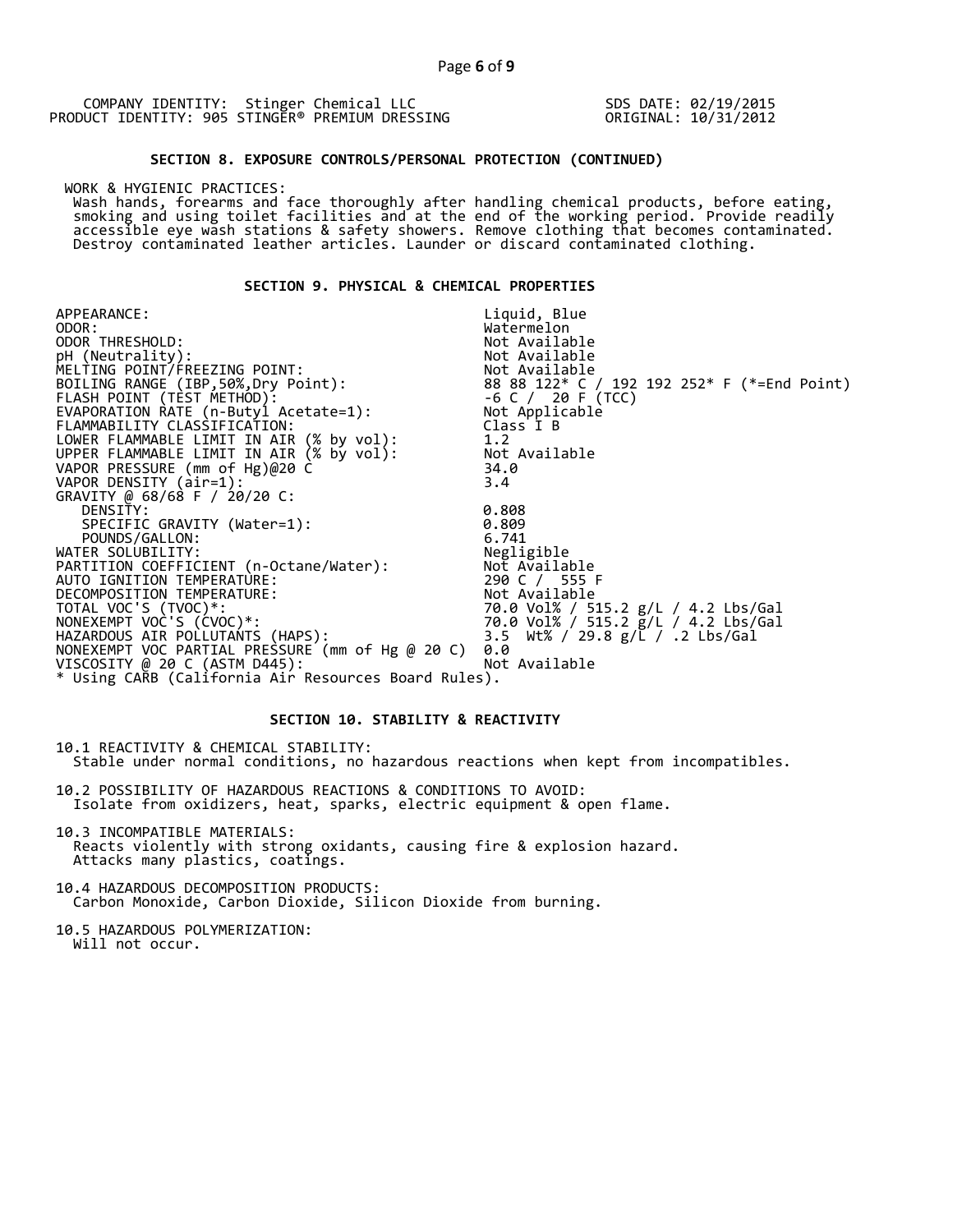SDS DATE: 02/19/2015 ORIGINAL: 10/31/2012

#### **SECTION 11. TOXICOLOGICAL INFORMATION**

# **11.1 ACUTE HAZARDS**

 11.11 EYE & SKIN CONTACT: Primary irritation to skin, defatting, dermatitis. Absorption thru skin increases exposure. Primary irritation to eyes, redness, tearing, blurred vision. Liquid can cause eye irritation. Wash thoroughly after handling.

11.12 INHALATION:

 Anesthetic. Irritates respiratory tract. Acute overexposure can cause serious nervous system depression. Vapor harmful. Acute overexposure can cause harm to affected organs by routes of entry. Use of alcoholic beverages enhances the harmful effect.

11.13 SWALLOWING:

 **ASPIRATION HAZARD!** Harmful or fatal if swallowed. Do NOT induce vomiting. If spontaneous vomiting occurs, keep victim's head below the waist to prevent aspiration. Swallowing can cause abdominal irritation, nausea, vomiting & diarrhea. The symptoms of chemical pneumonitis may not show up for a few days.

# **11.2 SUBCHRONIC HAZARDS/CONDITIONS AGGRAVATED**

 MEDICAL CONDITIONS AGGRAVATED BY EXPOSURE: Pre-existing disorders of any target organs mentioned in this Document can be aggravated by over-exposure by routes of entry to components of this product. Persons with these disorders should avoid use of this product.

# **11.3 CHRONIC HAZARDS**

 11.31 CANCER, REPRODUCTIVE & OTHER CHRONIC HAZARDS: Pregnant women should avoid use. May cause birth defects. Leukemia been reported in humans from Benzene. This product contains less than 77 ppm of Benzene. Not considered hazardous in such low concentrations. Absorption thru skin may be harmful. Depending on degree of exposure, periodic medical examination is indicated.

11.32 TARGET ORGANS: May cause damage to target organs, based on animal data.

11.33 IRRITANCY: Irritating to contaminated tissue.

11.34 SENSITIZATION: No component is known as a sensitizer.

11.35 MUTAGENICITY: No known reports of mutagenic effects in humans.

11.36 EMBRYOTOXICITY: No known reports of embryotoxic effects in humans.

11.37 TERATOGENICITY: No known reports of teratogenic effects in humans.

11.38 REPRODUCTIVE TOXICITY: No known reports of reproductive effects in humans.

 A MUTAGEN is a chemical which causes permanent changes to genetic material (DNA) such that the changes will propagate across generational lines. An EMBRYOTOXIN is a chemical which causes damage to a developing embryo (such as: within the first 8 weeks of pregnancy in humans), but the damage does not propagate across generational lines. A TERATOGEN is a chemical which causes damage to a developing fetus, but the damage does not propagate across generational lines. A REPRODUCTIVE TOXIN is any substance which interferes in any way with the reproductive process.

#### **11.4 MAMMALIAN TOXICITY INFORMATION**

No mammalian information is available on this product.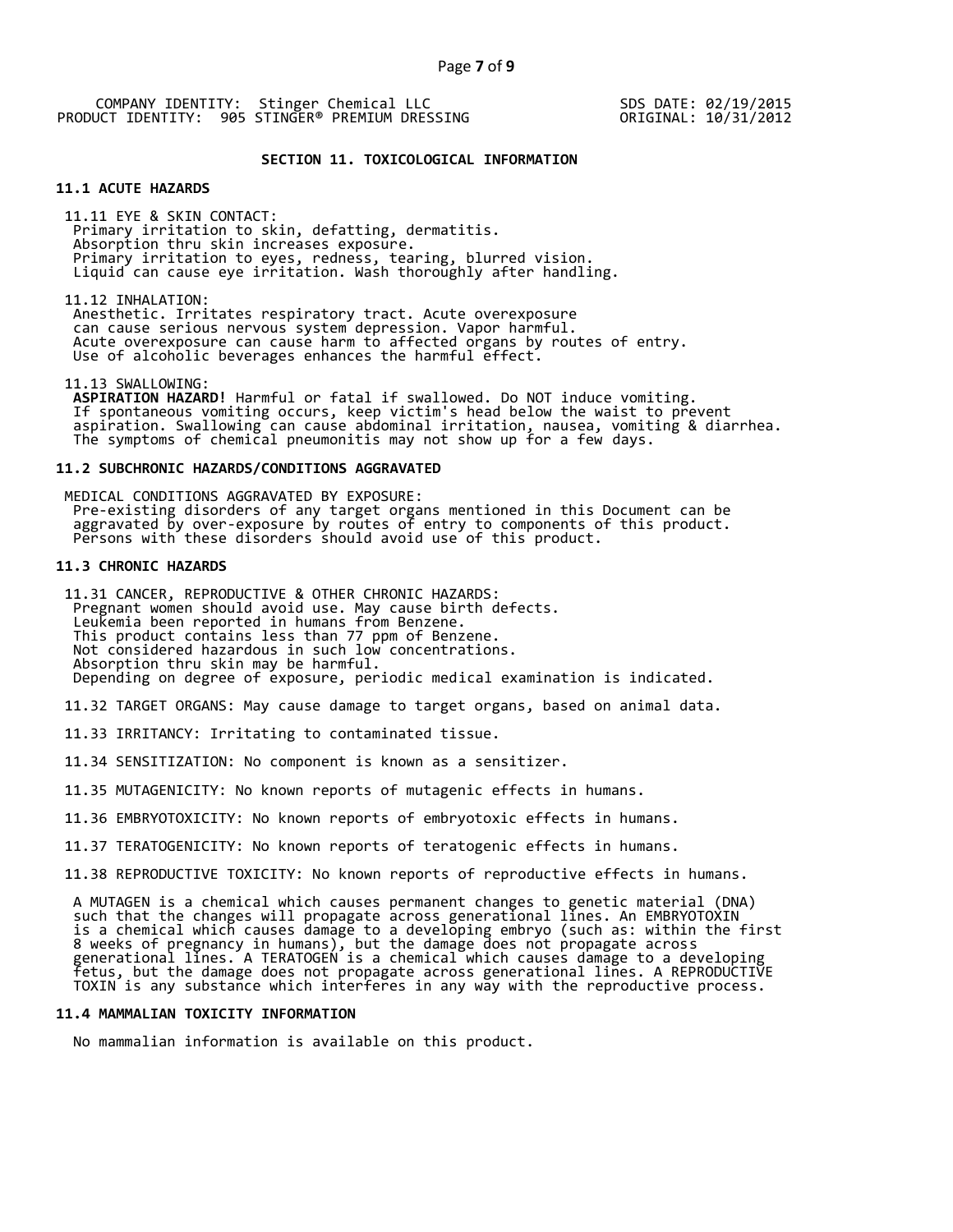SDS DATE: 02/19/2015 ORIGINAL: 10/31/2012

#### **SECTION 12. ECOLOGICAL INFORMATION**

# **12.1 ALL WORK PRACTICES MUST BE AIMED AT ELIMINATING ENVIRONMENTAL CONTAMINATION.**

12.2 EFFECT OF MATERIAL ON PLANTS AND ANIMALS: This product may be harmful or fatal to plant and animal life if released into the environment. Refer to Section 11 (Toxicological Information) for further data on the effects of this product's components on test animals.

12.3 EFFECT OF MATERIAL ON AQUATIC LIFE: The most sensitive known aquatic group to any component of this product is: Juvenile Rainbow Trout are adversely affected by components of this product. The substance is toxic to aquatic organisms.

12.4 MOBILITY IN SOIL Mobility of this material has not been determined.

12.5 DEGRADABILITY This product is partially biodegradable.

12.6 ACCUMULATION Bioaccumulation of this product has not been determined.

# **SECTION 13. DISPOSAL CONSIDERATIONS**

The generation of waste should be avoided or minimized wherever possible. Dispose of surplus and non-recyclable products via a licensed waste disposal contractor. Waste should not be disposed of untreated to the sewer unless fully compliant with the requirements of all authorities with jurisdiction. Waste packaging should be recycled. Incineration or landfill should only be considered when recycling is not feasible. This material and its container must be disposed of in a safe way. Care should be taken when handling emptied containers that have not been cleaned or rinsed out. Empty containers and liners may retain some product residues. Vapor from some product residues may create a highly flammable or explosive atmosphere inside the container. **DO NOT PRESSURIZE, CUT, WELD, BRAZE, SOLDER, DRILL, GRIND, OR EXPOSE USED CONTAINERS TO HEAT, FLAME, SPARKS, STATIC ELECTRICITY, OR OTHER SOURCES OF IGNITION. THEY MAY BURST AND CAUSE INJURY OR DEATH.** Avoid dispersal of spilled material and runoff and contact with soil, waterways, drains and sewers. Processing, use or contamination may change the waste disposal requirements. Do not dispose of on land, in surface waters, or in storm drains. Waste should be recycled or disposed of in accordance with regulations. Large amounts should be collected for reuse or consigned to licensed hazardous waste haulers for disposal. **ALL DISPOSAL MUST BE IN ACCORDANCE WITH ALL FEDERAL, STATE, PROVINCIAL, AND LOCAL REGULATIONS. IF IN DOUBT, CONTACT PROPER AGENCIES. EPA CHARACTERISTIC: D001** 

# **SECTION 14. TRANSPORT INFORMATION**

IF > 28571 LB / 12986 KG OF THIS PRODUCT IS IN 1 CONTAINER, IT EXCEEDS THE RQ OF TOLUENE. "RQ" MUST BE PUT BEFORE THE DOT SHIPPING NAME.

| MARINE POLLUTANT: No |                                                                    |
|----------------------|--------------------------------------------------------------------|
|                      | DOT/TDG SHIP NAME: UN1268, Petroleum distillates, n.o.s., 3, PG-II |
| DRUM LABEL:          | (FLAMMABLE LIQUID)                                                 |
| IATA / ICAO:         | UN1268, Petroleum distillates, n.o.s., 3, PG-II                    |
| IMO / IMDG:          | UN1268, Petroleum distillates, n.o.s., 3, PG-II                    |
|                      | EMERGENCY RESPONSE GUIDEBOOK NUMBER: 128                           |

#### **SECTION 15. REGULATORY INFORMATION**

**15.1 EPA REGULATION: SARA SECTION 311/312 HAZARDS: Acute Health, Fire** 

 All components of this product are on the TSCA list. SARA Title III Section 313 Supplier Notification This product contains the indicated <\*> toxic chemicals subject to the reporting requirements of Section 313 of the Emergency Planning & Community Right-To-Know Act of 1986 & of 40 CFR 372. This information must be included in all MSDSs that are copied and distributed for this material.

| SARA TITLE III INGREDIENTS |  |  |
|----------------------------|--|--|
| *Toluene                   |  |  |